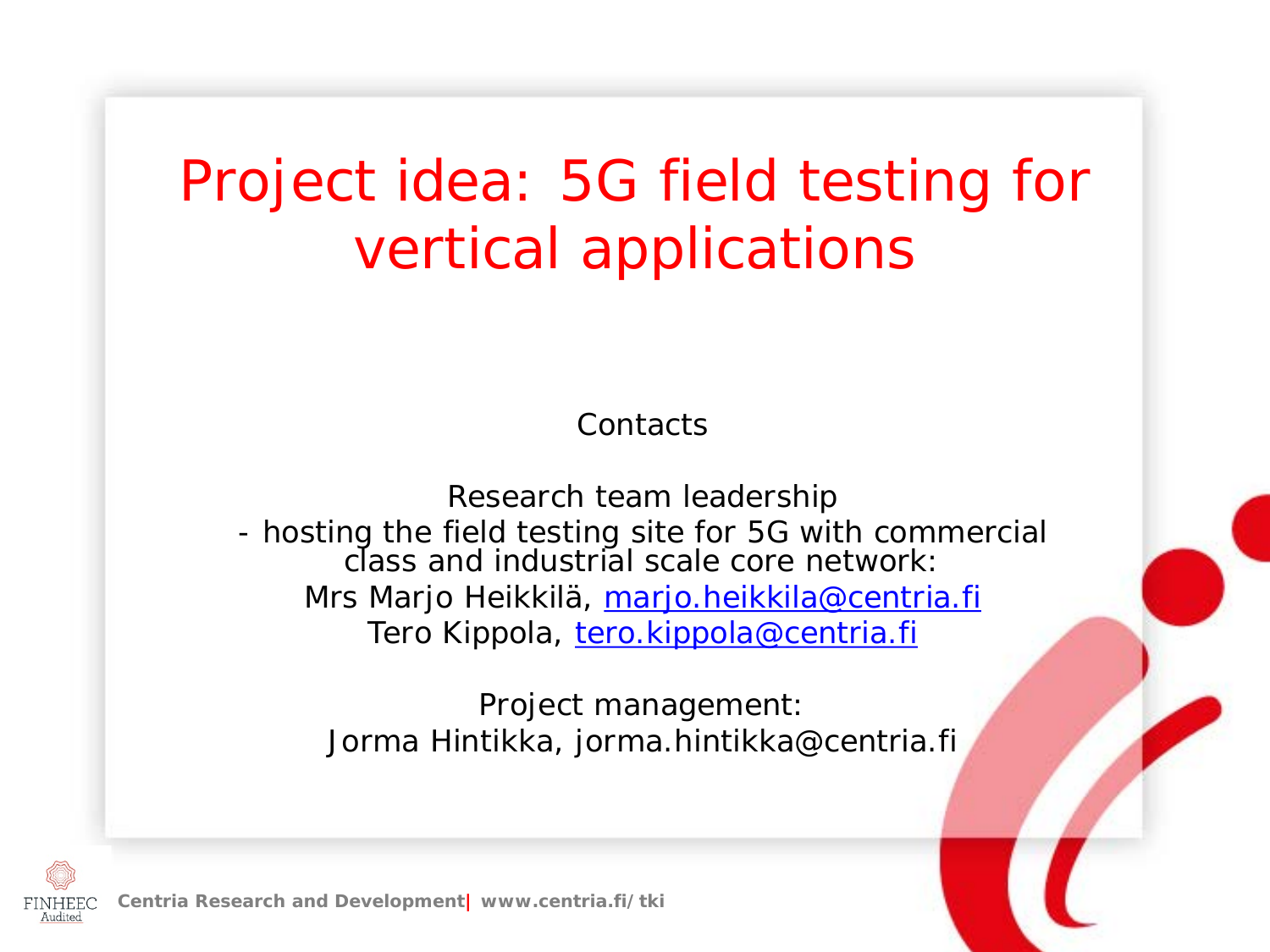# Why the project is needed

- Need of experimental research:
	- Telecom operators, vendors, test system providers and system integrators do not have enough knowledge yet of the behaviour in the real environments in different verticals
- The new paradigm causes jamming problems:
	- New type of devices in the network, no persons using those, nobody anymore checking the strenght of signal and moving to better place or postponing the session > access must be quaranteed e.g. in a factory
	- M2M communications
	- Amount of devices explodes
	- Vertical specific approach is needed: different conditions for
- New antenna types will be used in 5G > needs field testing
- Vertical specific applications need taylored field testing
- With field testing the simulation models and funtionalities can be verified
- It is wise to utilise the results of the existing strong efforts, from other continents also: some teams will be asked to "knowledge" exchange"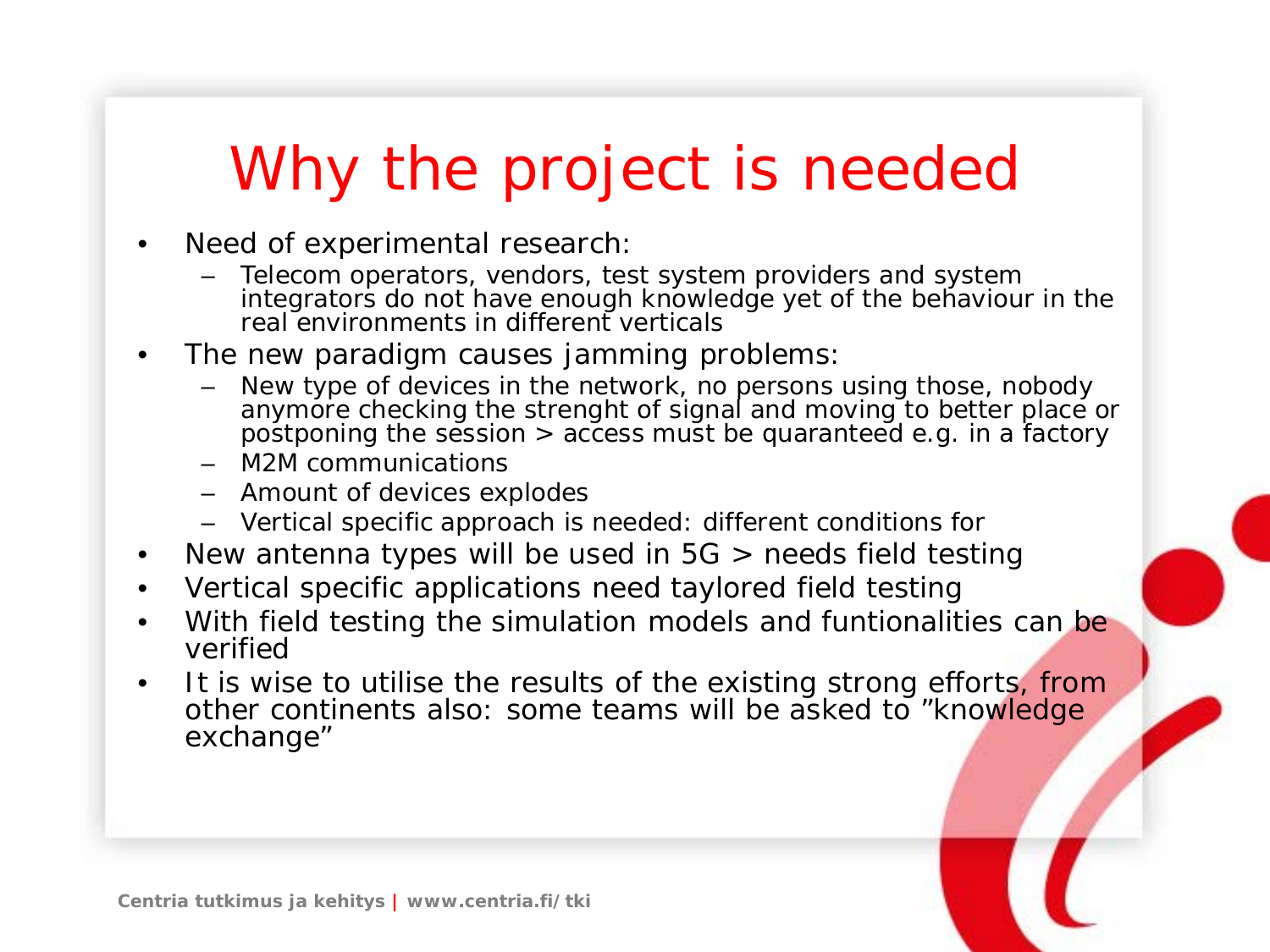### Content

- Field testing in real environments to verify simulation models and functionalities
- Studying the different conditions of use cases: different capasity and reliability needs of the verticals
	- For example when jamming may appear in each vertical
- Studying the performance limits and optimum parameters, and providing use case advices
	- In co-operation with device vendors, telecom operators and systems integrators
- Testing new 5G antenna types which suit best to verticals
- Providing use case advisory booklets for verticals
- Sub-consortiums will be created for solving issues per each vertical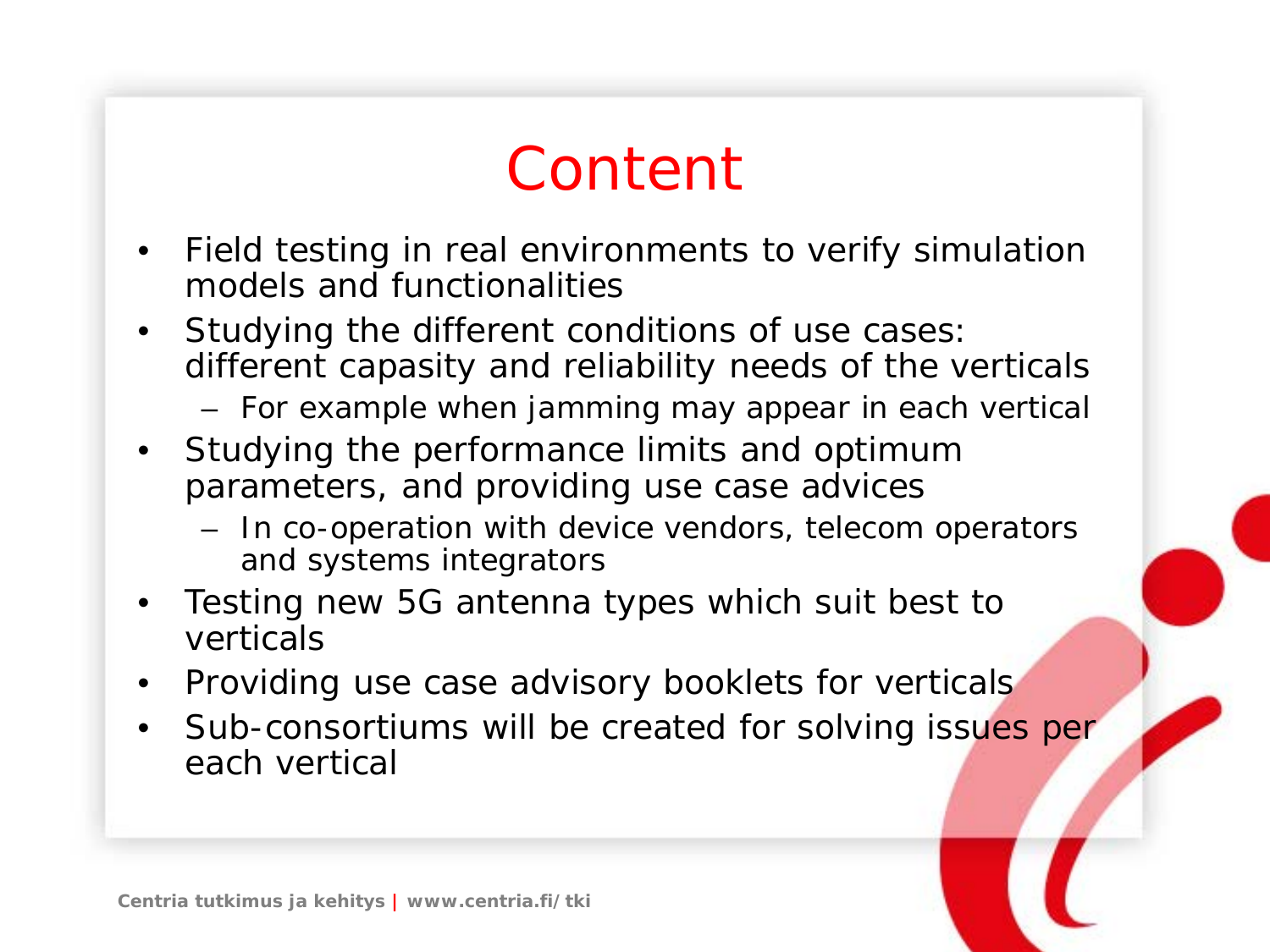### Vertical teams for field testing according to the white papers

- FoF, continuation of the succesful field testings, especially in the following Use Cases
	- UC1: time-critical, reliable process optimization inside digital factory
	- UC2: non time-critical communication inside the digital factory
	- UC3: Remotely controlling digital factories
- Health
	- Massive machine-type communication (MTC) is a vital part of the overall 5G vision. Research efforts are required to further improve the MTC capacity in terms of density of connected objects per area and in terms of coverage. This capacity to extend coverage especially <u>indoor and in rural areas i</u>s key for e-<br>health applications.
- Energy
	- Exchanging knowledge: the technologies this far haven t been good enough for energy vertical
		- Within the home area we are already beyond experimentation with large scale trials or even up and running services in different countries in the world (see e.g. Google Nest in the USA or Issy Grid in France, http://issygrid.com/en/). However, experimentations should be conducted beyond these domains regarding the real time command, control, protection and monitoring system of the energy distribution and transport grid at the regional level.
- Automotive
	- **Exchanging knowledge with latest achievements of the strong on-going** research, especially with the following activity:
		- V2I/N (Vehicle-to-Infrastructure/Network): covering LTE-based communication between a vehicle and a roadside unit/network. A Roadside Unit (RSU) is a transportation infrastructure entity (e.g., an entity transmitting speed notifications) implemented in an eNB or a stationary UE.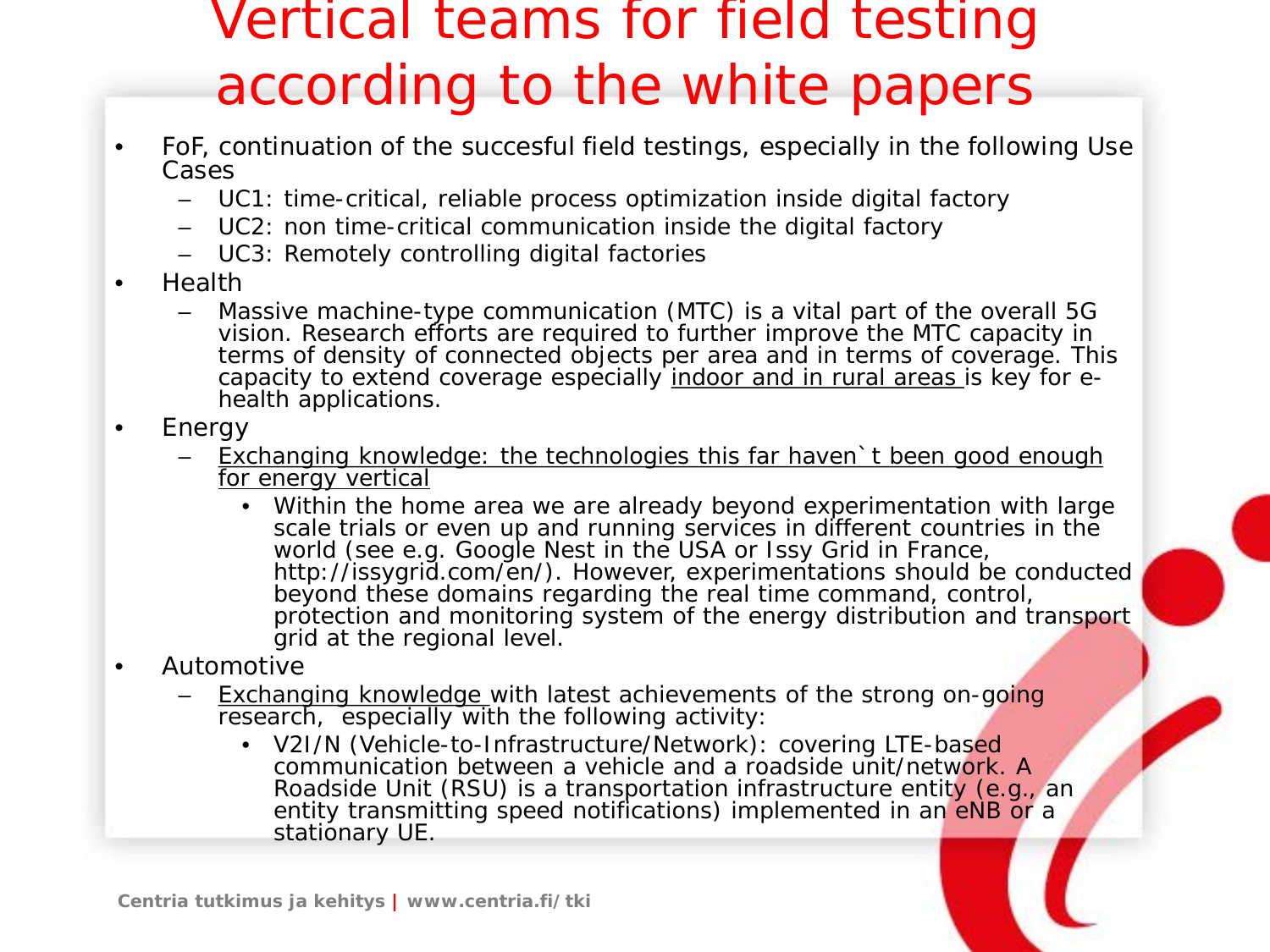# Background

- Field trial environment to test 5G features
- Long experience of field trial mobile network management with commercial devices
	- Network covers one town in Northern Finland (Ylivieska)
- Good location: ability to get frequencies into use
	- Good co-operation with communication regulatory authority
		- Ability to use technologies and frequencies used now in USA, Asia and Australia
- Trial and environment evolution, agile approach:
	- Environment building
	- Partner in the following projects:
		- Core project: macro cells with simulated core network
		- Core+ project: macro cells with real core network
		- Core++ project: heterogeneous network with macro and small cells <u><http://core.willab.fi/></u>
- Strong knowledge and experience of field testing
	- Mobile field measuring systems with visualisations
- Effective co-operation with key players of mobile network business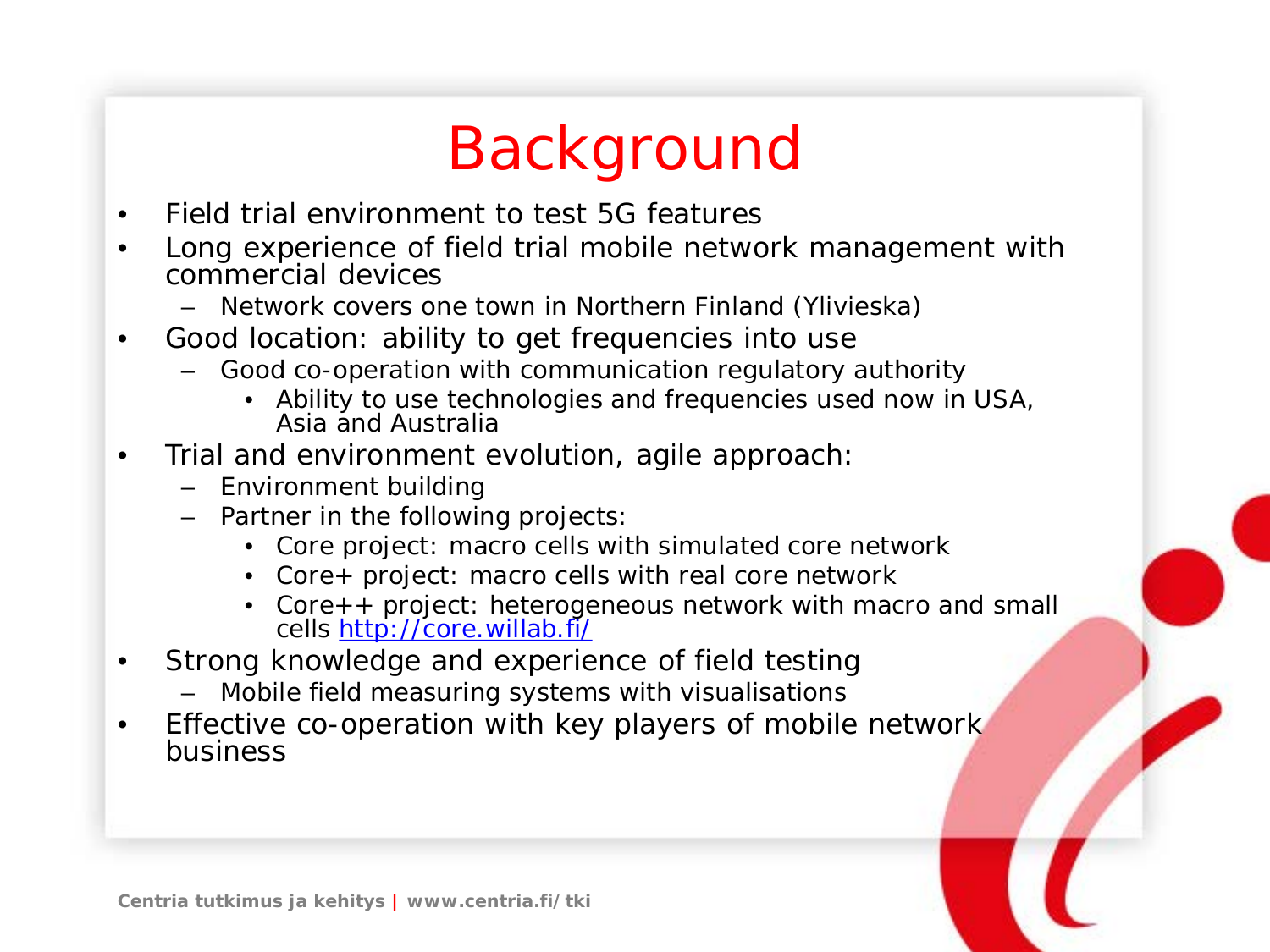